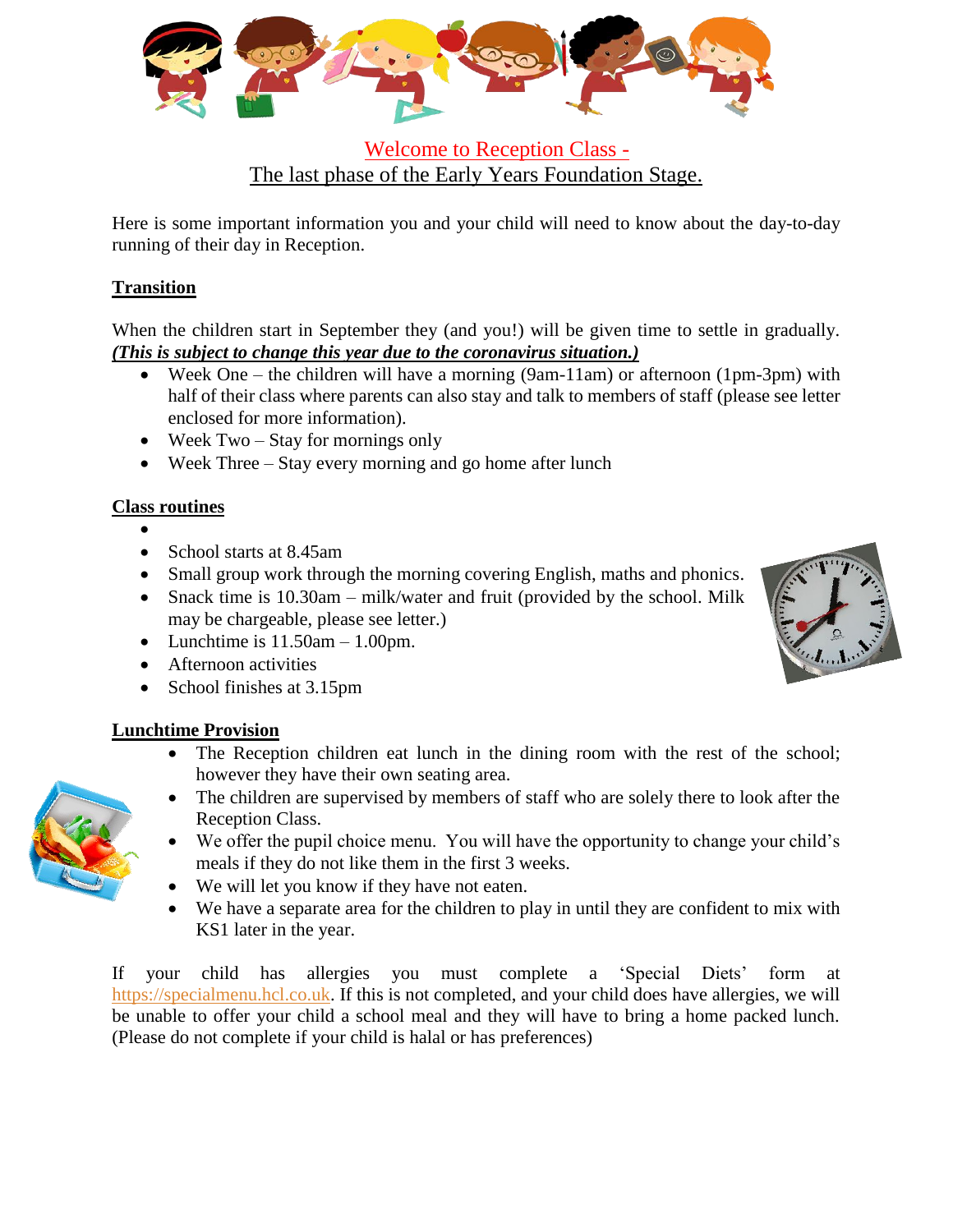

## **Forest School**

Aycliffe Drive is well known for its outstanding Forest School, which includes an outdoor classroom, round house, log circle, mud kitchen and plenty of wildlife**.**

- The children will attend our Forest School sessions regularly.
- You will receive a letter telling you the dates that the class are due to attend.
- The letter will inform you of suitable clothing items that your child will need. Please ensure these are provided on the days they will be attending.

## **Things we ask of you!**

- Please ensure your child has the correct uniform and equipment at all times, especially on the first day of every term.
- Please check your child's book bag every single day and empty where necessary.
- Read all letters that are sent home and respond where appropriate.
- Read with your child regularly.
- Be available to talk to the teachers as well as your child at pick up time, no mobile phones or head phones please!
- **Name everything!**

## **We encourage independence!**

Children in Reception are encouraged to:

- Get dressed for PE with minimum support.
- Change their own shoes (no laces please!)
- Use the toilet independently.
- Take their own coat on and off and hang it up

## **So please provide items your child can do independently!**

## **Attendance**

- All attendance and lateness is monitored. Patterns are monitored and the attendance officer is informed where necessary.
- $\bullet$  First response you must ring the school each day your child is off.
- When they return please supply a letter explaining why they were absent or the absence will be unauthorised.
- If your child is off for a medical appointment in school time, we must have a letter or card as proof or it will be recorded as unauthorised.



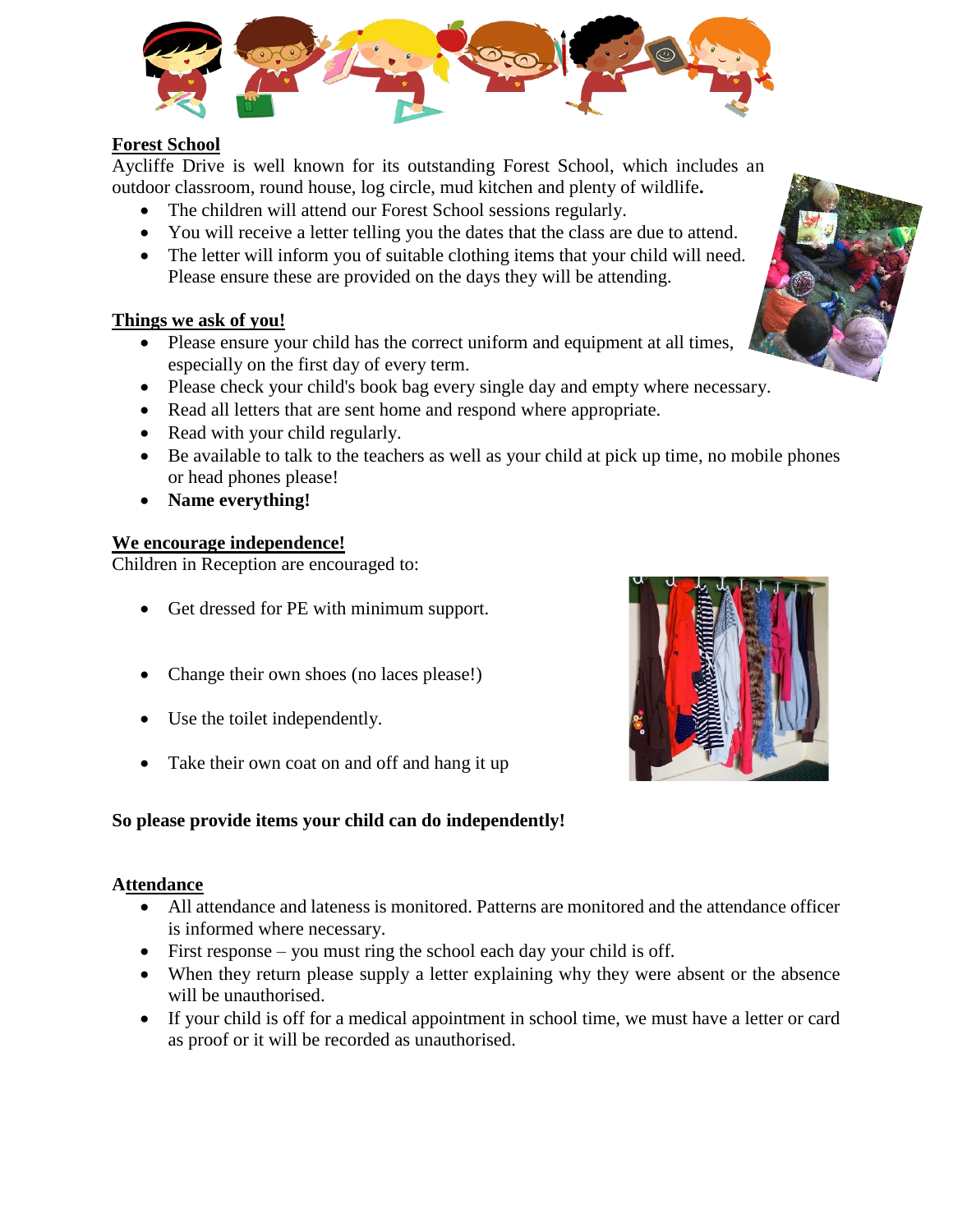

#### **Uniform**

- Uniform is available online or from the supermarket!
- ALL uniform must be named, or we cannot guarantee that we will be able to return lost items to you. We have 45 **identical** items!
- Choose polo shirts instead of button shirts.
- Please clearly name book bags. Book bags and shoe bags are available at the school office for a cost.
- Outdoor shoes need to be suitable for climbing etc and should be 'proper' school shoes, or trainers, not fashion shoes. Children need to be able to take these on and off independently.



- Indoor shoes need to be Velcro trainers or plimsolls. Velcro trainers last longer.
- PE kit is black shorts and white T-shirt, all named please in a drawstring bag. They do not need an extra pair of trainers for PE.

#### **Hometime!**

Hometime is 3.15pm

We do not let children go home with anyone other than you or another parent/grandparent etc. whom we recognise.

If someone else comes to collect your child and you haven't informed us then they will need to give us a password (which you will set in September).

We are here to help you and your child and are always available to answer your questions, big or small after school or if urgent in the mornings. We will provide a happy working environment for your child to grow and learn.

We hope this information is useful and look forward to meeting you in September.

The Reception Team